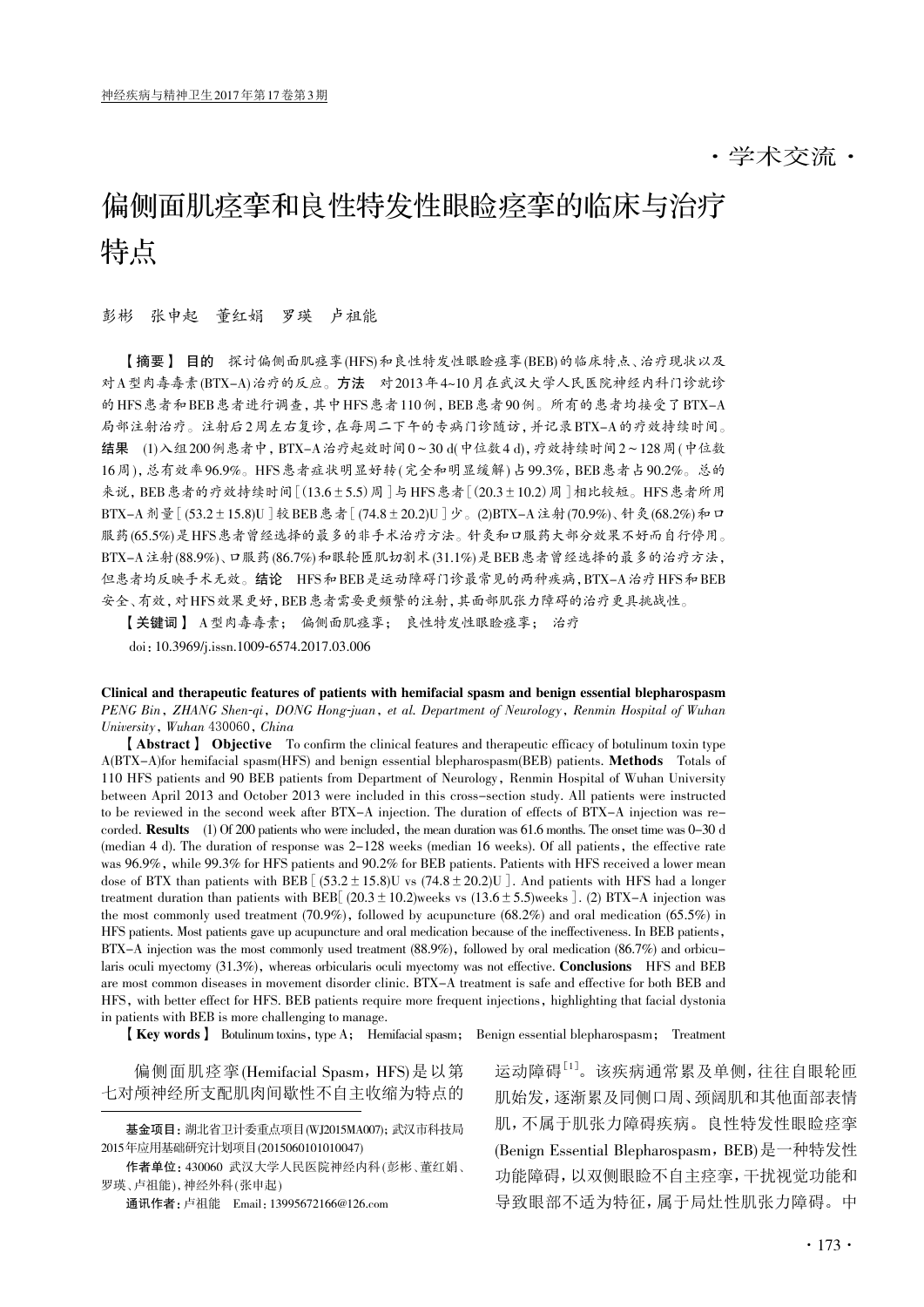老年女性多见,可合并口、下颌肌张力障碍,表现为 不自主张口、闭口、噘嘴等动作,进展为颅颈肌张力 障碍(Craniocervical Dystonia)/Meige综合征<sup>[2]</sup>。

自武汉大学人民医院神经内科1999年肌张力 障碍门诊开设以来, HFS和BEB为两大类最常见疾 病。很多患者被误诊,经历了诸多波折才确诊,最终 得到有效的治疗。有的患者甚至花费了数万元才开 始得到正规的治疗。A型肉毒毒素(Botulinum Toxin Type A, BTX-A)局部注射作为有效的疗法已有20余 年[3] 。湖北地区相当大比例的HFS和BEB患者在我 院就诊,我们积累了大量的临床经验和进行了很多 电生理研究,对这两大疾病有了更深的认识。本研 究通过观察这些患者的临床特点和治疗现状,探讨 BTX-A治疗的安全性和不良反应,期望对推动临床 治疗这两种疾病的规范化有所帮助,让更多的患者 得到有效的治疗。

## 1 对象与方法

1.1 研究对象 选择2013年4~10月在我院运动障 碍专病门诊就诊的特发性HFS患者和BEB患者共 200例,其中HFS患者110例,BEB患者90例。入组 标准:(1)年龄为18~80岁。(2)HFS患者临床诊断为 特发性HFS痉挛通常仅限于一侧,并排除继发性病 因如面瘫后HFS,无神经系统其他疾病,或头颅CT/ MRI未显示脑实质异常。(3)BEB患者诊断符合BEB 的诊断标准[4] ,可合并相邻部位的肌张力障碍,除眼 睑痉挛及相邻部位肌张力障碍外无其他神经系统症 状和体征,无其他神经系统疾病或继发性眼睑痉挛。 (4)所有患者知情同意。

1.2 方法

1.2.1 登记患者一般资料 对这200例患者进行病史 记录、神经系统检查和调查问卷。调查包括:病史摘 要、治疗情况、既往史和家族史、危险/保护因素调查。 1.2.2 药物配制和注射方法 采用美国Allergan公 司生产的保妥适(Botox)或兰州生物制品研究所生产 的衡力,规格100 U/amp、25 U/ng,于-20℃环境下 保存。注射前先将BTX-A干粉制剂用无菌盐水稀 释,调节浓度为33 U/ml。配好溶液后,一般应尽量 4 h内使用;为便于疗效比较,两种制剂均用3 ml的 0.9%氯化钠溶液稀释。HFS患者根据痉挛肌肉的分 布进行注射,每例总量33~75 U,主要注射的肌肉包 括额肌、眼轮匝肌、颧肌、颞肌、颊肌、咬肌、提上唇 肌、颏肌等;原则是少量、多点。BEB患者主要涉及 双侧的眼轮匝肌、降眉间肌、额肌和皱眉间肌等肌 肉,每例用量50~100 U。应根据个体化原则以达到 最佳疗效,可根据患者对治疗的反应、肌肉活动情 况调整注射部位及用量。若首次注射反应欠佳的患 者,可在1~2周后追加注射。患者要求且症状复发>

50%、间隔3个月以上,再行第2次注射。

1.2.3 随访评估 治疗前后在每周二下午的运动障 碍专病门诊随访,并进行相关的摄像记录和追加注 射,注射后2周左右复诊。由专门负责注射的熟练 医生进行注射治疗。HFS及BEB患者按Cohen标准 分级<sup>[5]</sup>,根据患者的主观感受、客观检查和摄像判定 疗效,分为完全缓解、明显缓解、部分缓解和无效。 记录BTX-A的疗效持续时间,即从最后一次注射起, 到症状复发(症状程度患者不能接受)的时间间隔, 以周(7 d)为单位。

1.3 统计学方法 采用SPSS 17.0软件进行统计学 分析。计量资料以均数±标准差(x±s)表示,组间 比较行 $t$ 检验, 计数资料行  $\chi^2$ 检验,  $P \leq 0.05$  为差异 有统计学意义。

## 2 结果

2.1 临床一般资料 见表1。200例患者中,男性 68例,女性132例,平均年龄48.3岁,平均病程61.6个月。 110例HFS患者中,左侧发病58例(52.7%),右侧发 病52例(47.3%)。

| 项目                                        | $HFS(n=110)$    | $BEB(n=90)$     |
|-------------------------------------------|-----------------|-----------------|
| 性别(例)                                     |                 |                 |
| 男                                         | 40              | 28              |
| 女                                         | 70              | 62              |
| 家族史(例)                                    | 1               | 5               |
| 年龄 $(\overline{z}, \overline{x} \pm s)$   | $51.8 \pm 11.5$ | $54.2 \pm 11.3$ |
| 发病年龄 $(\overline{z}, \overline{x} \pm s)$ | $45.8 \pm 11.5$ | $51.1 \pm 11.5$ |
| 病程 $(\overline{4}, \overline{x} \pm s)$   | $7.3 \pm 3.8$   | $5.2 \pm 4.1$   |

表1 HFS和BEB患者的一般情况

2.2 治疗方式的选择 HFS患者有78例(70.9%)曾 经选择BTX-A注射治疗,75例(68.2%)选择针灸治 疗,72例(65.5%)选择口服药物治疗;针灸和口服药 大部分效果不好而自行停用。BEB患者中有80例 (88.9%)曾经选择BTX-A注射治疗,78例(86.7%)选 择口服药物治疗,28例(31.3%)曾行眼轮匝肌切割 术,患者均反映该手术无效。其中最常用的药物是 卡马西平,其次是B族维生素,其他包括中药、苯二 氮䓬类、加巴喷丁、巴氯芬、硫必利、苯海索等。应 用卡马西平的患者部分出现严重的皮疹。

2.3 BTX-A疗效 见表 2。BTX-A治疗起效时间 0~30 d(平均 4 d),疗效持续时间 2~128 周(平均 16周);总有效率96.9%。症状完全和明显缓解者, 在 HFS 占 96.3%,在 BEB 占 90.0%。BEB 患 者 9 例 对治疗不满意,1例患者无任何效果。与HFS患者  $[(20.3 \pm 10.2)$ 周]相比, BEB患者的疗效持续时间 [(13.6±5.5)周]更 短;HFS患者所用BTX-A剂 量 [(53.2±15.8)U]较BEB患者[(74.8±20.2)U]更少, 差异有统计学意义 $(P \leq 0.05)$ 。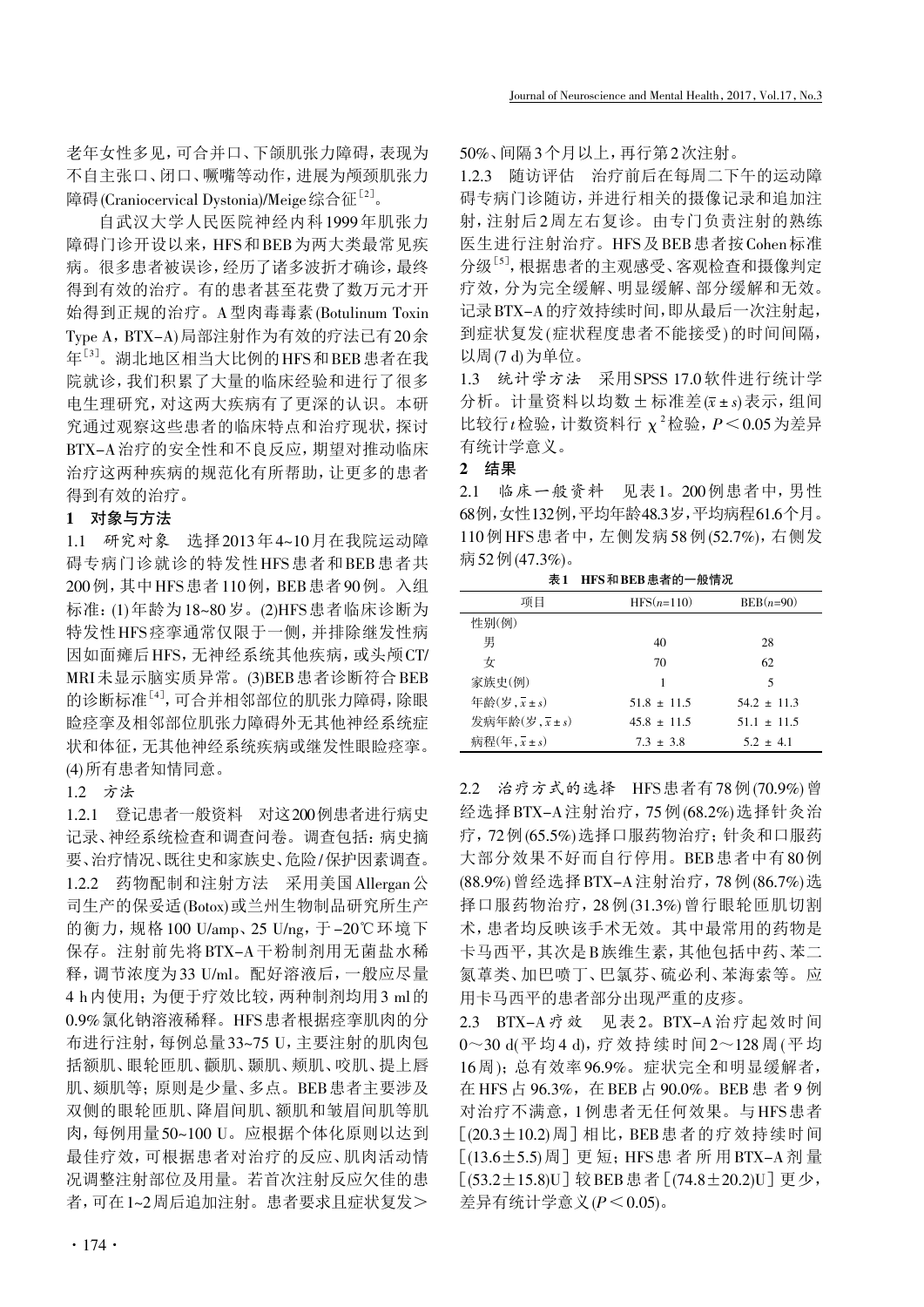表2 BTX-A对HFS和BEB患者的疗效持续时间比较

| $BTX-A$ | <b>HFS</b> |           | BEB      |           |
|---------|------------|-----------|----------|-----------|
| 剂量(U)   | 例数         | 疗效持续时间(周) | 例数       | 疗效持续时间(周) |
| 33      | 11         | 18.7      | $\Omega$ |           |
| 50      | 73         | 22.3      | 10       | 9.5       |
| 66      | 16         | 20.8      | 13       | 10.8      |
| 75      | 10         | 20.1      | 48       | 14.7      |
| 100     |            |           | 19       | 14.5      |

2.4 BTX-A不良反应 在HFS患者,出现口角歪斜 者占19.1%(21/110),眼睑闭合不全占13.6%(15/110), 是最常见的两种不良反应。HFS患者出现口角歪斜 较明显时,随访时在对侧追加适当剂量。在BEB患 者,多为对称注射,口角歪斜发生较少,最常见的不 良反应是眼裂闭合不全和眼睑下垂,各占8.9%(8/90) 和5.6%(5/90)。

### 3 讨论

运动障碍疾病主要表现为随意运动调节功能异 常,肌力、感觉及小脑的功能是正常的。肌张力障 碍属于运动障碍病变,其特征是持续性或间歇性肌 肉收缩,从而引起异常运动和(或)姿势[6] 。根据其 累及的部位,可以是全身的、节段的、偏身的、多灶 的或局灶的。BEB属于局灶性肌张力障碍。HFS并 不属于肌张力障碍, 而是一种周围的运动障碍<sup>[7]</sup>。 我们对110例HFS患者和90例BEB患者进行研究, 以评估其流行病学、临床特点和治疗上的异同,以及 对BTX-A局部注射的反应。

两者的起病年龄比较接近,均为 50 岁左右, 性别均为女性多见<sup>[8]</sup>。美国一项研究评估了 1960~1984年的患者数据<sup>[9]</sup>, 他们观察得出HFS的 平均患病率为11/10万,女性与男性的比例为2∶1。 1%~6%患者发病早于30岁<sup>[10]</sup>。欧美流行病学调查 显示[11], 眼睑痉挛女性患病率是男性的2.3倍。眼 睑痉挛多在50岁以后起病,女性发病年龄比男性晚 4.7年。我们研究中所得数据与这些数据是相符的, HFS患者女性是男性的1.75倍, BEB患者女性是男 性的2.21倍。

HFS多为单侧,双侧少见(<1%),有时需要与 BEB 鉴别, HFS 往往发生不同时、不对称、不同步。 HFS通常为散发,家族性病例有报道[12]。 还有一个 不同点是,HFS患者闭眼时由于额肌的收缩使同侧 眉毛上扬, 称为"另一个Babinski征"<sup>[13]</sup>。BEB 患者 不会出现这个体征。其敏感性25.3%,特异性100%, 也有报道显示其敏感性86%,特异性 $100\%^{\lceil 14 \rceil}$ 。我们 在临床诊治过程中也观察到HFS患者这一特征。

HFS的病因为面神经出脑干区受血管压迫所 致,BEB的病因和发病机制尚不明确。多数学者认 为其机制可能与脑基底节损害,黑质—纹状体的

γ—氨基丁酸(GABA)能神经元功能低下,以及多巴胺能 受体超敏或多巴胺递质失衡、胆碱能作用失衡有关<sup>[2]</sup>。 有学者用PET研究提示BEB的临床表现可能与小脑 和桥脑的异常代谢有关,而BEB可能与皮层的眼睑 控制区域异常有关<sup>[8]</sup>。与HFS不同的是,许多强烈的 证据支持BEB发病很可能与遗传因素有关<sup>[17]</sup>。有些 眼睑痉挛患者呈家族性发病,但目前研究未能确定 任何致病基因。对于眼睑痉挛来说需要进行基因筛 查,尤其是有阳性家族史的时候<sup>[18]</sup>。我们也观察到 BEB有家族史的更多,并会做进一步的研究。

HFS和BEB常用的口服药物均为卡马西平、奥 卡西平及安定类,备选药物为苯妥英钠、巴氯芬、 托吡酯、加巴喷丁、氟哌啶醇等[19] 。我们观察到 BTX-A注射(70.9%)、针灸(68.2%)和口服药(65.5%) 是HFS患者曾经选择的最多的非手术治疗方法。而 在BEB患者中,选择针灸的相对较少,88.9%曾经 选择BTX-A注射治疗,86.7%选择口服药物治疗, 35.6%曾行眼轮匝肌切割术。长期口服药物的患者 较少,口服药物治疗效果欠佳,加大剂量症状可有改 善,但患者出现不能耐受的不良反应。两者均可以 用BTX-A局部注射治疗。上睑下垂曾是BTX-A治 疗中最常见的不良反应,但随着经验积累,避开上 眼睑中部注射可以明显降低眼睑下垂的发生率。大 多数不良反应表现为轻微的面瘫症状,注射侧眼睑 闭合无力,或是鼻唇沟较对侧稍浅,眉毛稍不对称 等。有些患者出现局部皮肤血肿,可给予适当冰敷。 通过提高注射技巧,能大大减少并发症。还有些患 者为眼部刺激症状,这些症状不用特殊处理,多在 2~12周自行好转,大多数患者都能接受。

HFS可以通过面神经显微血管减压术治疗,对 于年轻的患者,我们会推荐去做手术。然而,在我国, 大部分患者都担心手术的风险和复发等问题,选择 手术的患者比例不高。而BEB可行的手术方式为脑 深部电刺激术(Deep Brain Stimulation, DBS)<sup>[20]</sup>。对 于症状重或合并口下颌肌张力障碍,严重影响生活 质量,对药物和BTX-A治疗效果不佳或无效的患者, 可以作为治疗方法之一。DBS具有微创、可逆、可调 控、个性化等特征,其存在的缺点是目前费用很昂 贵,开展的医院较少。

Drummond和Hinz<sup>[21]</sup>发现, BTX-A对HFS患者 的疗效平均持续时间为15周,对BEB患者平均持续 12周。我们的观察和以往的研究结果类似,HFS患者 疗效持续时间为4~6个月,而BEB患者疗效持续时间 为3~4个月。总体而言,我们观察到HFS患者的疗效 持续时间的确比BEB患者要长。而增大BTX-A的 使用剂量,BTX-A作用的持续时间并没有显著延长。

Mauriello等[22]研究了长期使用BTX-A治疗面